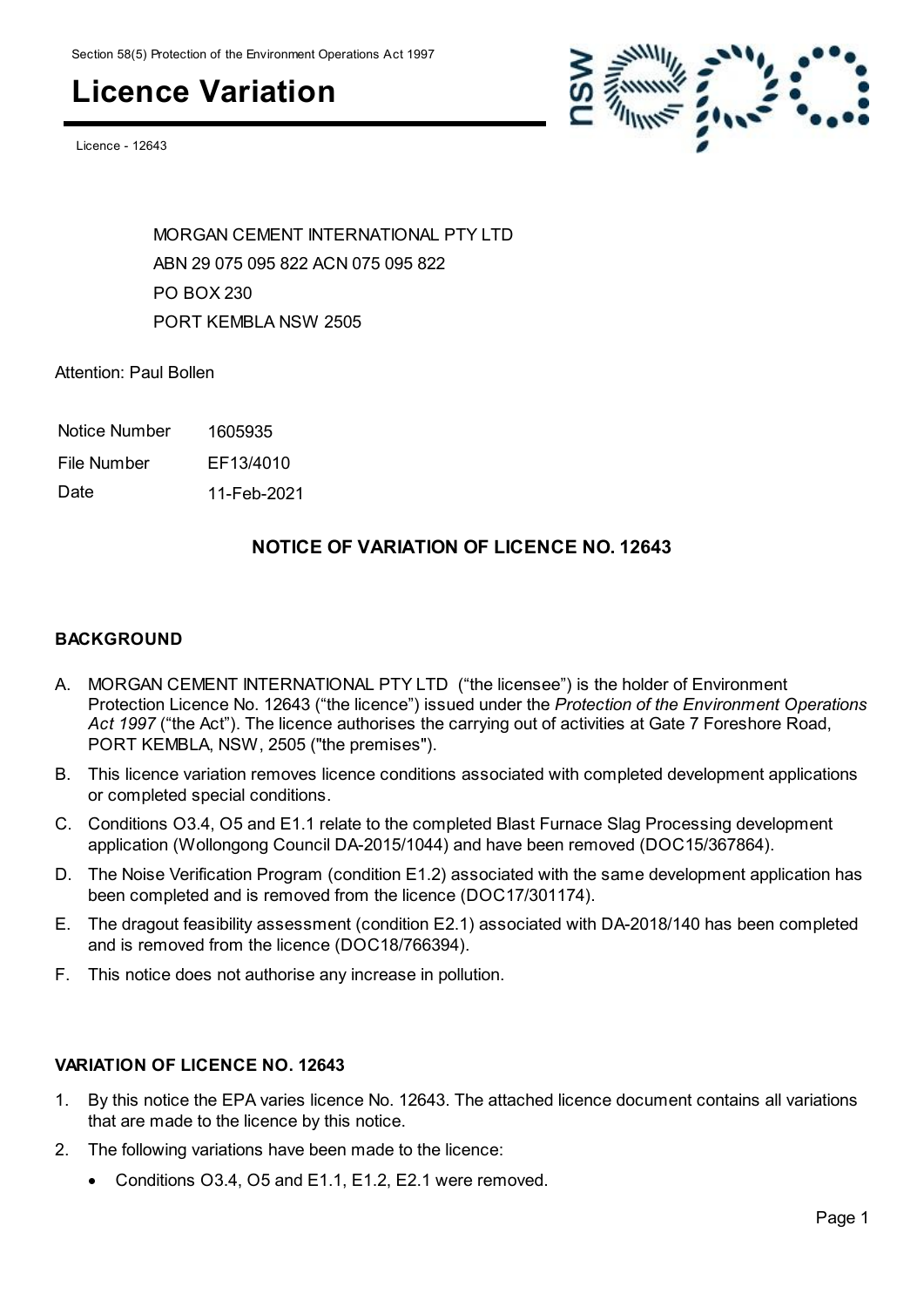Section 58(5) Protection of the Environment Operations Act 1997

### **Licence Variation**



 ....................................................... **William Dove Unit Head Regulation Metropolitan South Branch** (by Delegation)

#### **INFORMATION ABOUT THIS NOTICE**

- This notice is issued under section 58(5) of the Act.
- Details provided in this notice, along with an updated version of the licence, will be available on the EPA's Public Register [\(http://www.epa.nsw.gov.au/prpoeo/index.htm](http://www.environment.nsw.gov.au/prpoeo/index.htm)) in accordance with section 308 of the Act.

#### **Appeals against this decision**

 You can appeal to the Land and Environment Court against this decision. The deadline for lodging the appeal is 21 days after you were given notice of this decision.

#### **When this notice begins to operate**

- The variations to the licence specified in this notice begin to operate immediately from the date of this notice, unless another date is specified in this notice.
- If an appeal is made against this decision to vary the licence and the Land and Environment Court directs that the decision is stayed the decision does not operate until the stay ceases to have effect or the Land and Environment Court confirms the decision or the appeal is withdrawn (whichever occurs first).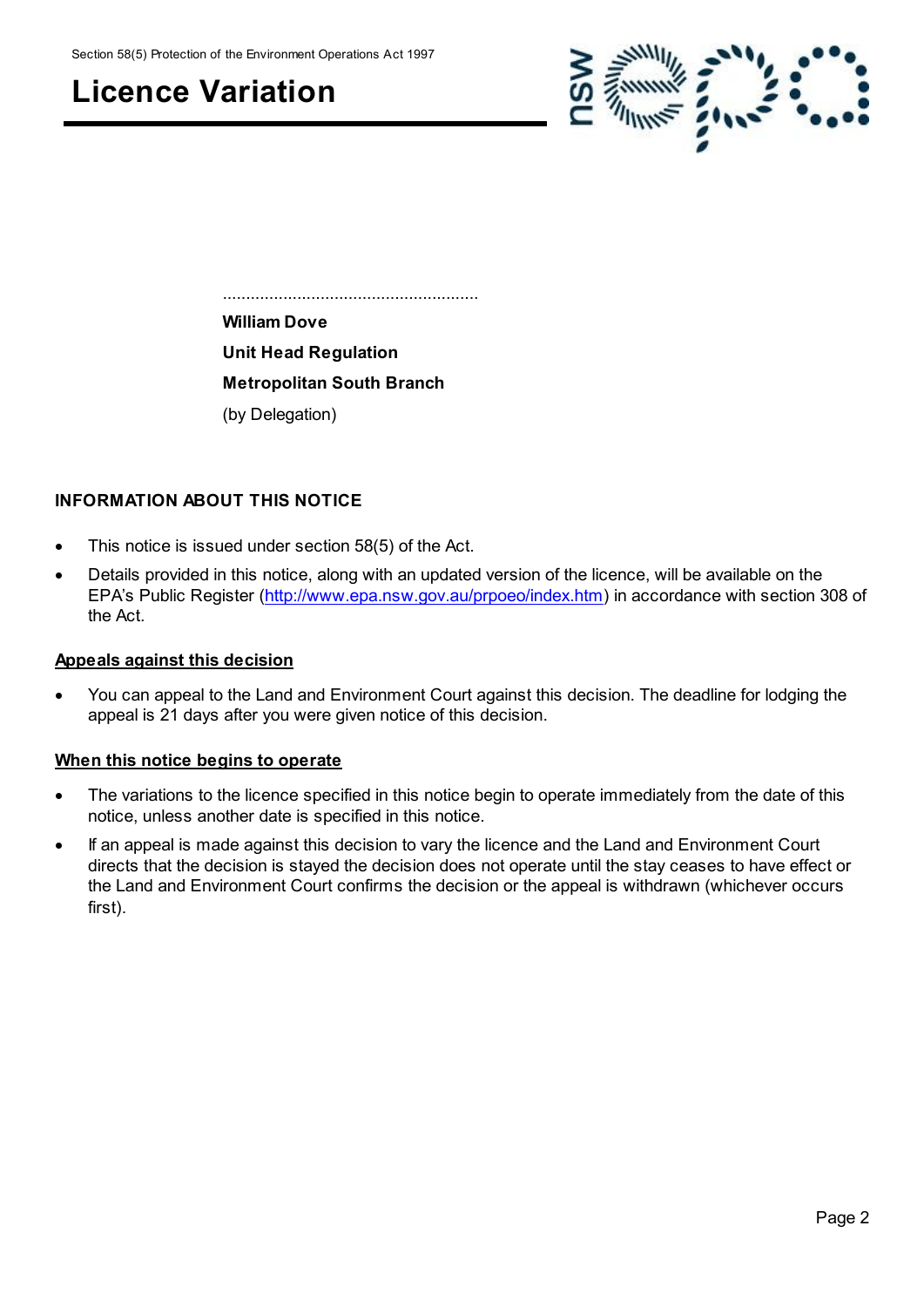12643 13-March

Licence - 12643

Number: **Licence Details** Anniversary Date:

#### **Licensee**

MORGAN CEMENT INTERNATIONAL PTY LTD

PO BOX 230

PORT KEMBLA NSW 2505

#### **Premises**

ORICA SITE - BROADFIELDS AREA

GATE 7 FORESHORE ROAD

PORT KEMBLA NSW 2505

#### **Scheduled Activity**

Cement or lime works

#### **Fee Based Activity Scale**

#### **Region**

Metropolitan South Branch

Phone: (02) 9995 5000 4 Parramatta Square, 12 Darcy Street PARRAMATTA NSW 2150

Fax: (02) 9995 6900

Locked Bag 5022

PARRAMATTA NSW 2124



Cement or lime handling  $\sim$  500000-2000000 T annual handling capacity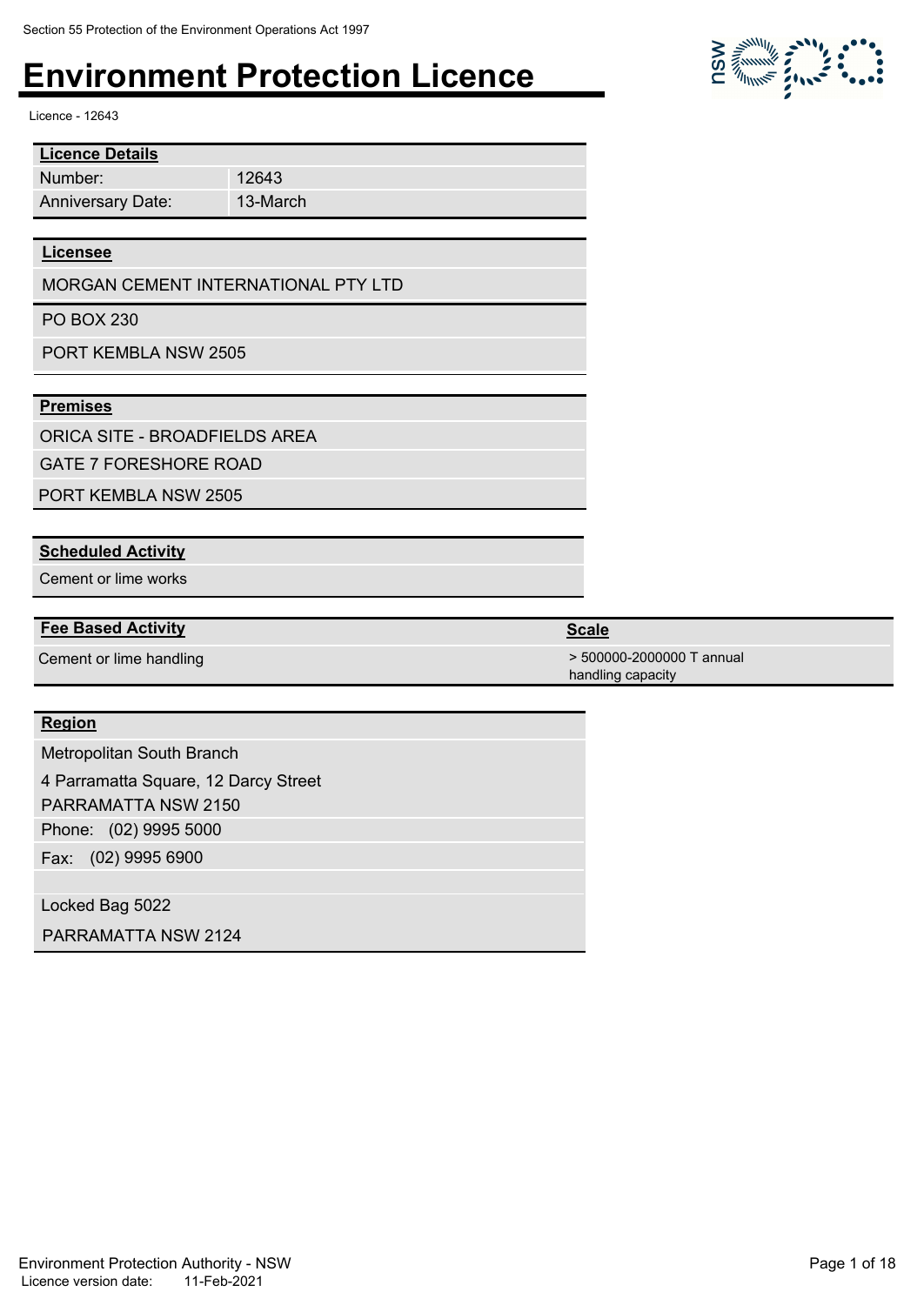

Licence - 12643

|                | <b>INFORMATION ABOUT THIS LICENCE</b>           | 4   |
|----------------|-------------------------------------------------|-----|
|                |                                                 | 4   |
|                |                                                 | 4   |
|                |                                                 | 4   |
|                |                                                 | 4   |
|                |                                                 | 4   |
|                |                                                 | 4   |
|                |                                                 | 5   |
|                |                                                 | 5   |
| 1              |                                                 | 6   |
| A1             |                                                 | 6   |
| A <sub>2</sub> |                                                 | 6   |
| A <sub>3</sub> |                                                 | 6   |
| A4             |                                                 | 6   |
| $\mathbf{2}$   |                                                 | 7   |
| P1             |                                                 | 7   |
| 3              |                                                 | 7   |
| L1             |                                                 | 7   |
| L <sub>2</sub> |                                                 | 7   |
| L <sub>3</sub> |                                                 | 8   |
| 4              |                                                 | 8   |
| O1             |                                                 | 8   |
|                | Maintenance of plant and equipment ------------ | 9   |
| O <sub>3</sub> |                                                 | 9   |
| O4             |                                                 | 9   |
| 5              |                                                 | 9   |
| M1             |                                                 | 9   |
| M <sub>2</sub> |                                                 | 10  |
| M <sub>3</sub> |                                                 | 10  |
| M4             |                                                 | 11  |
| M <sub>5</sub> |                                                 | 11  |
| 6              |                                                 | 11  |
| R <sub>1</sub> |                                                 | -11 |
| R <sub>2</sub> |                                                 | 12  |
| R <sub>3</sub> |                                                 | -13 |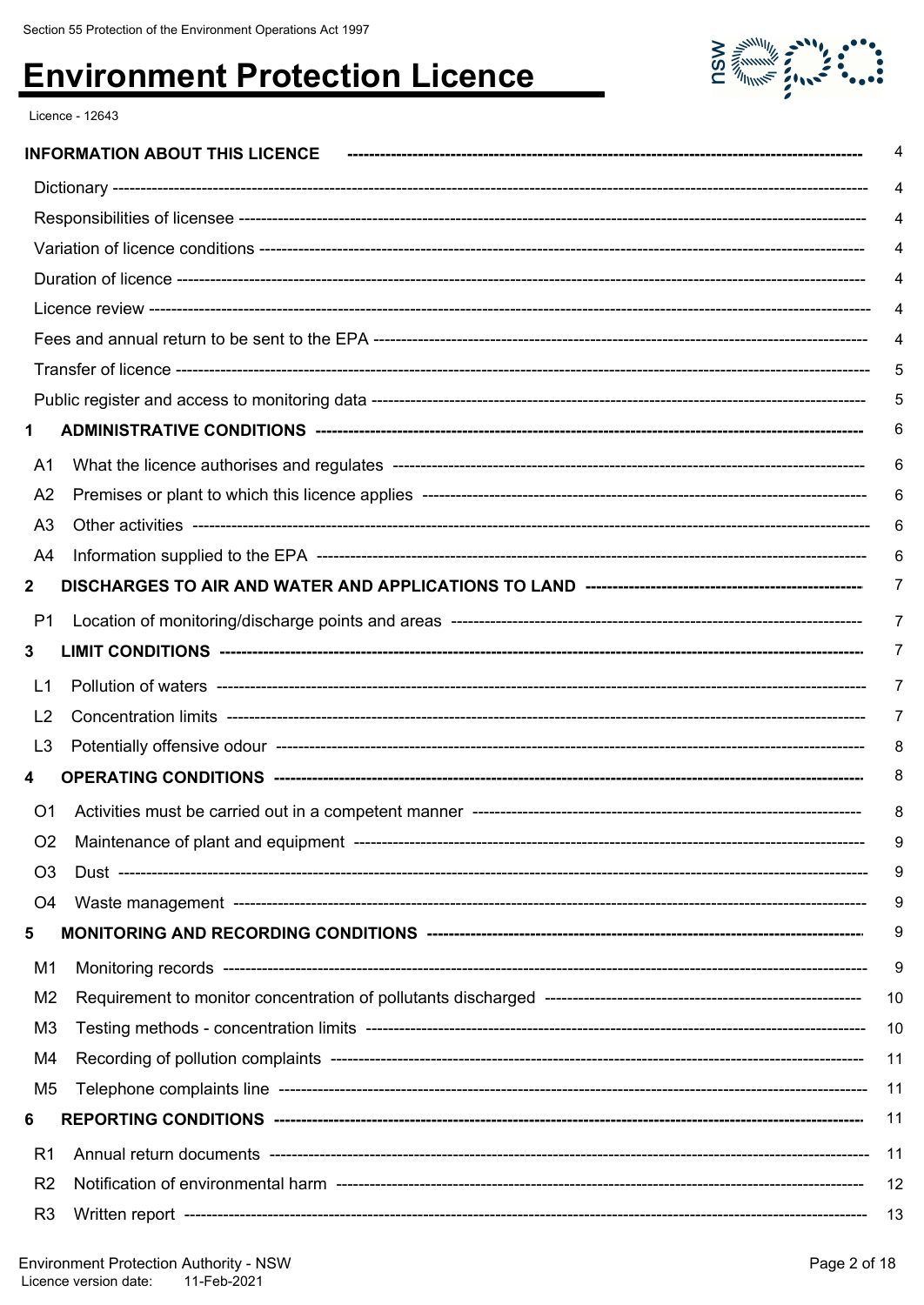Licence - 12643

| - G1              |  |  |
|-------------------|--|--|
| 8                 |  |  |
|                   |  |  |
| <b>DICTIONARY</b> |  |  |
|                   |  |  |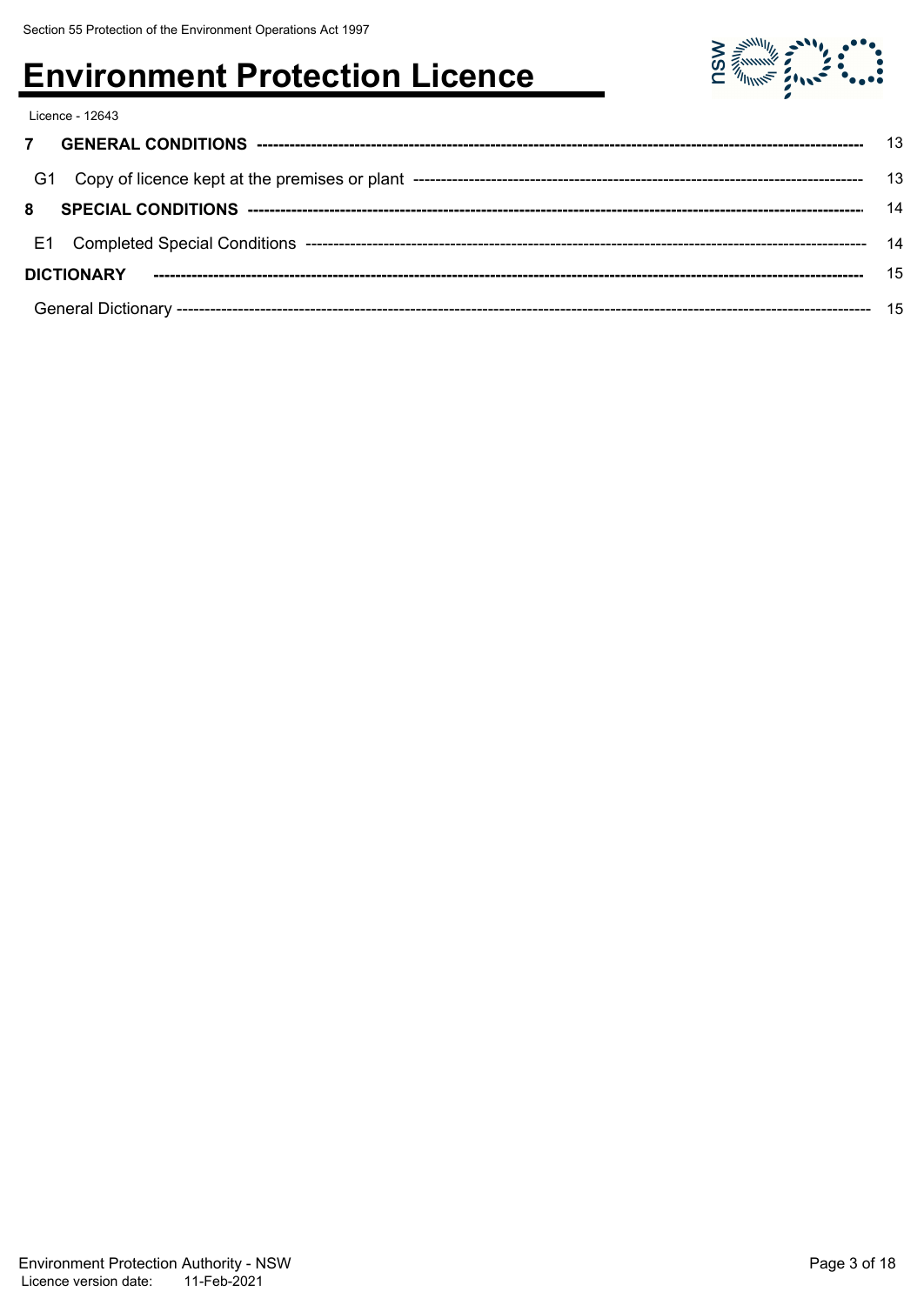Licence - 12643



### **Information about this licence**

#### **Dictionary**

A definition of terms used in the licence can be found in the dictionary at the end of this licence.

#### **Responsibilities of licensee**

Separate to the requirements of this licence, general obligations of licensees are set out in the Protection of the Environment Operations Act 1997 ("the Act") and the Regulations made under the Act. These include obligations to:

- ensure persons associated with you comply with this licence, as set out in section 64 of the Act;
- control the pollution of waters and the pollution of air (see for example sections 120 132 of the Act);
- report incidents causing or threatening material environmental harm to the environment, as set out in Part 5.7 of the Act.

#### **Variation of licence conditions**

The licence holder can apply to vary the conditions of this licence. An application form for this purpose is available from the EPA.

The EPA may also vary the conditions of the licence at any time by written notice without an application being made.

Where a licence has been granted in relation to development which was assessed under the Environmental Planning and Assessment Act 1979 in accordance with the procedures applying to integrated development, the EPA may not impose conditions which are inconsistent with the development consent conditions until the licence is first reviewed under Part 3.6 of the Act.

#### **Duration of licence**

This licence will remain in force until the licence is surrendered by the licence holder or until it is suspended or revoked by the EPA or the Minister. A licence may only be surrendered with the written approval of the EPA.

#### **Licence review**

The Act requires that the EPA review your licence at least every 5 years after the issue of the licence, as set out in Part 3.6 and Schedule 5 of the Act. You will receive advance notice of the licence review.

#### **Fees and annual return to be sent to the EPA**

For each licence fee period you must pay:

- an administrative fee; and
- a load-based fee (if applicable).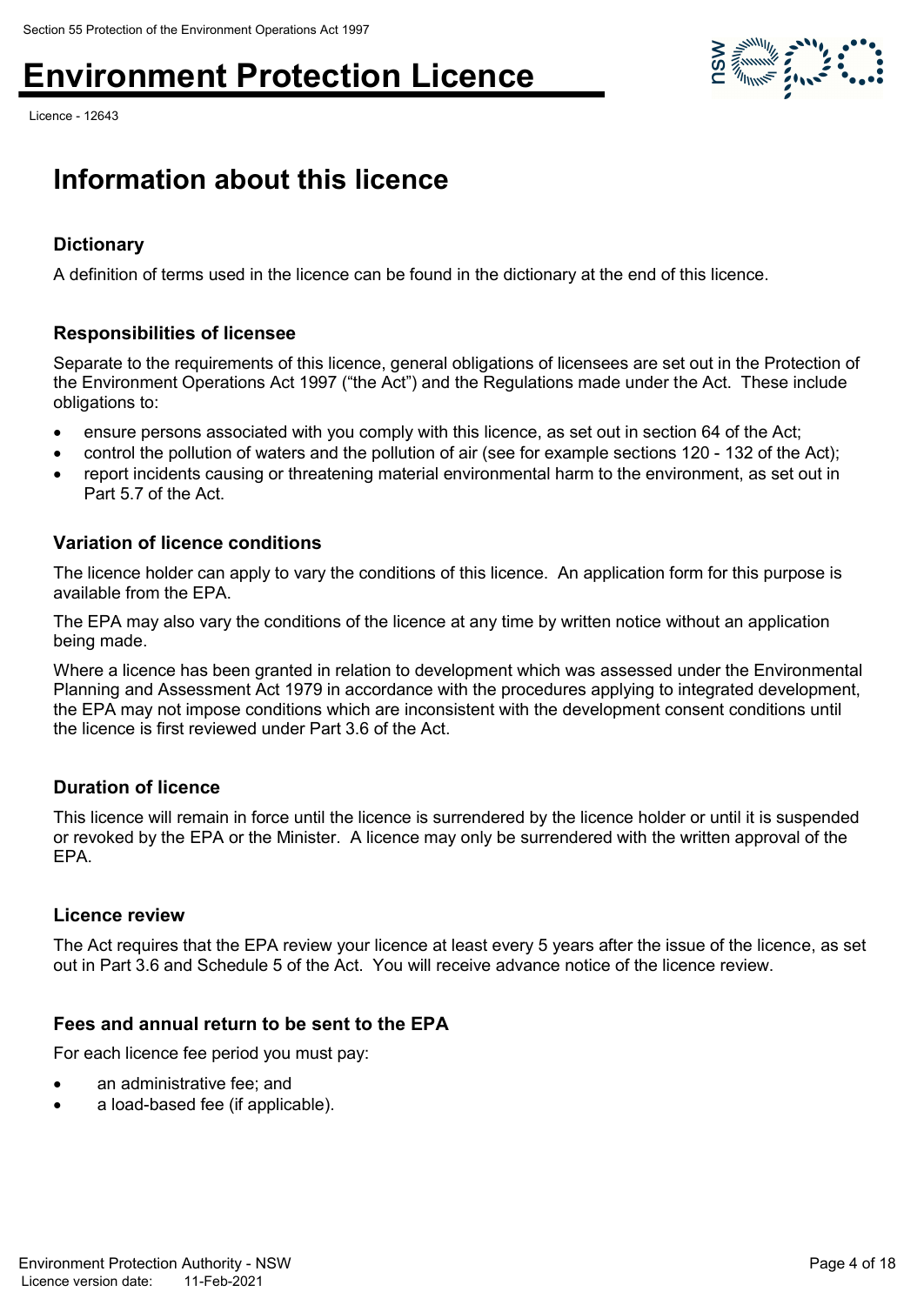

Licence - 12643

The EPA publication "A Guide to Licensing" contains information about how to calculate your licence fees. The licence requires that an Annual Return, comprising a Statement of Compliance and a summary of any monitoring required by the licence (including the recording of complaints), be submitted to the EPA. The Annual Return must be submitted within 60 days after the end of each reporting period. See condition R1 regarding the Annual Return reporting requirements.

Usually the licence fee period is the same as the reporting period.

#### **Transfer of licence**

The licence holder can apply to transfer the licence to another person. An application form for this purpose is available from the EPA.

#### **Public register and access to monitoring data**

Part 9.5 of the Act requires the EPA to keep a public register of details and decisions of the EPA in relation to, for example:

- licence applications;
- licence conditions and variations;
- statements of compliance;
- load based licensing information; and
- load reduction agreements.

Under s320 of the Act application can be made to the EPA for access to monitoring data which has been submitted to the EPA by licensees.

#### **This licence is issued to:**

#### **MORGAN CEMENT INTERNATIONAL PTY LTD**

#### **PO BOX 230**

#### **PORT KEMBLA NSW 2505**

subject to the conditions which follow.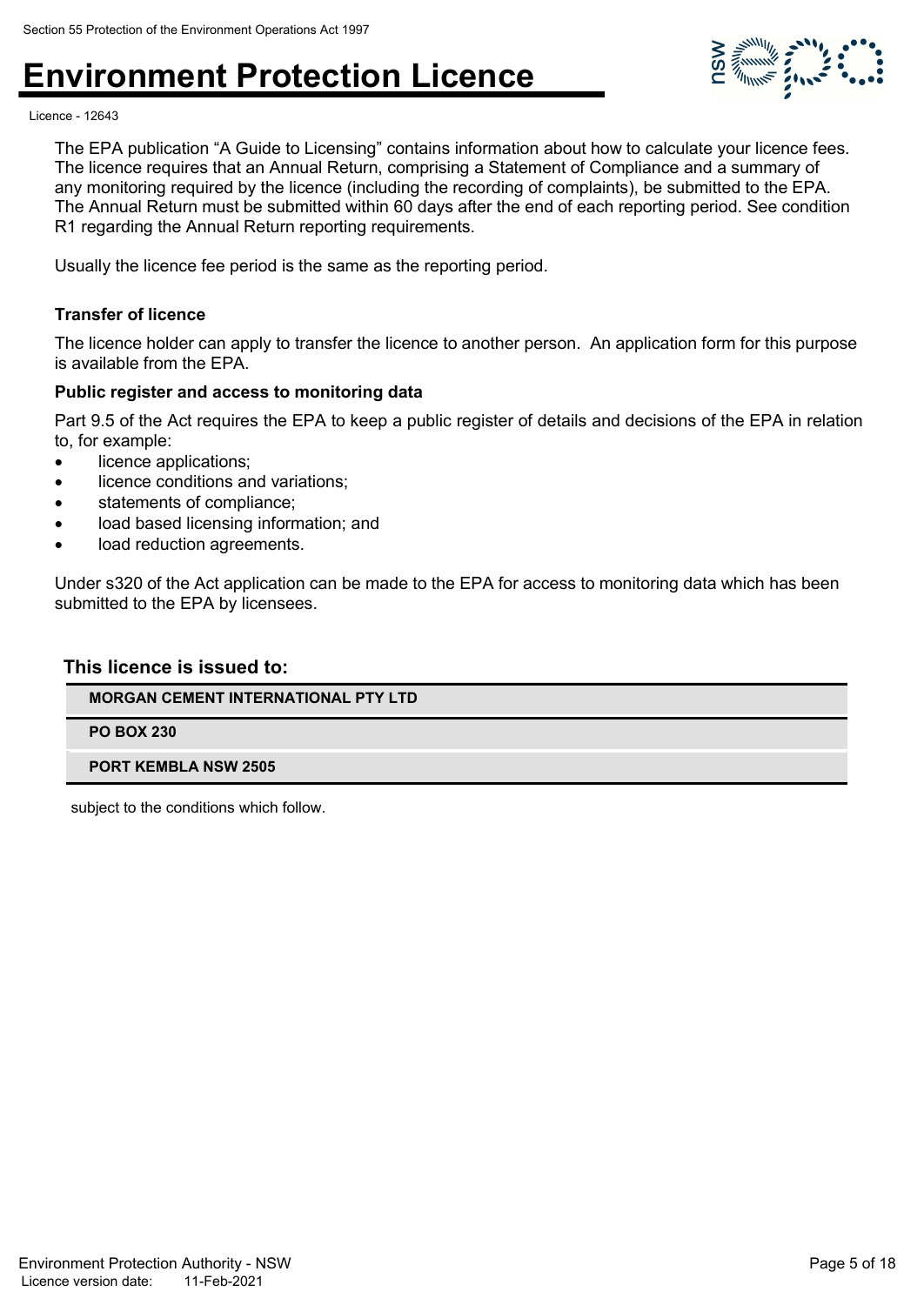

Licence - 12643

### **1 Administrative Conditions**

#### **A1 What the licence authorises and regulates**

A1.1 This licence authorises the carrying out of the scheduled activities listed below at the premises specified in A2. The activities are listed according to their scheduled activity classification, fee-based activity classification and the scale of the operation.

Unless otherwise further restricted by a condition of this licence, the scale at which the activity is carried out must not exceed the maximum scale specified in this condition.

| <b>Scheduled Activity</b> | <b>Fee Based Activity</b>                                                     | <b>Scale</b> |
|---------------------------|-------------------------------------------------------------------------------|--------------|
| Cement or lime works      | $>$ 500000 - 2000000 T<br>Cement or lime handling<br>annual handling capacity |              |

#### **A2 Premises or plant to which this licence applies**

A2.1 The licence applies to the following premises:

| <b>Premises Details</b>                                                                                                                                                                                                                                                                                                                                          |
|------------------------------------------------------------------------------------------------------------------------------------------------------------------------------------------------------------------------------------------------------------------------------------------------------------------------------------------------------------------|
| <b>ORICA SITE - BROADFIELDS AREA</b>                                                                                                                                                                                                                                                                                                                             |
| <b>GATE 7 FORESHORE ROAD</b>                                                                                                                                                                                                                                                                                                                                     |
| <b>PORT KEMBLA</b>                                                                                                                                                                                                                                                                                                                                               |
| <b>NSW 2505</b>                                                                                                                                                                                                                                                                                                                                                  |
|                                                                                                                                                                                                                                                                                                                                                                  |
| THE PREMISES IS BOUNDED BY THE YELLOW LINE ON THE DIAGRAM<br>TITLED "PLAN OF SUBMISSION OF LOTS 1 & 2 DP206996, LOT 1<br>DP162420, LOT 1 DP516574, LOT 1 DP621817, LOTS 2 & 3 DP87432 & LOT<br>1 DP85350" DATED 10/12/13. THE PREMISES EXCLUDES THE BLUE<br><b>BOUNDED AREA IN THE MAP TITLED "MCI LAYOUT SHOWING ICL</b><br><b>BLENDER SITE" DATED 18/1/16.</b> |

#### **A3 Other activities**

A3.1 This licence applies to all other activities carried on at the premises, including:

#### **Ancillary Activity**

Cement Works - combined handling capacity

#### **A4 Information supplied to the EPA**

A4.1 Works and activities must be carried out in accordance with the proposal contained in the licence application, except as expressly provided by a condition of this licence.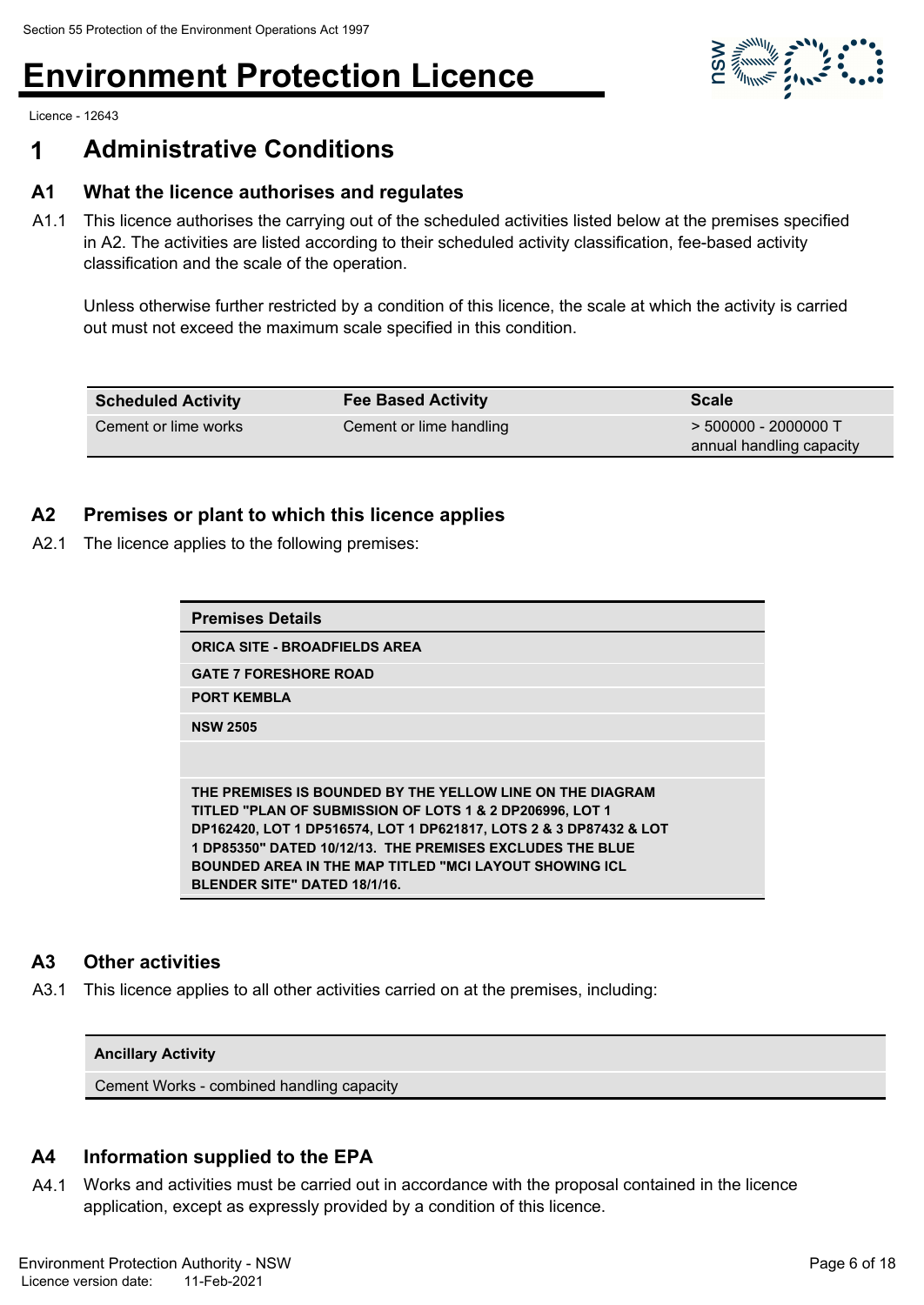

Licence - 12643

In this condition the reference to "the licence application" includes a reference to:

a) the applications for any licences (including former pollution control approvals) which this licence

replaces under the Protection of the Environment Operations (Savings and Transitional) Regulation 1998; and

b) the licence information form provided by the licensee to the EPA to assist the EPA in connection with the issuing of this licence.

#### **Discharges to Air and Water and Applications to Land 2**

#### **P1 Location of monitoring/discharge points and areas**

P1.1 The following points referred to in the table below are identified in this licence for the purposes of monitoring and/or the setting of limits for the emission of pollutants to the air from the point.

|                    |                                               | Air                                           |                                                                                                               |
|--------------------|-----------------------------------------------|-----------------------------------------------|---------------------------------------------------------------------------------------------------------------|
| <b>EPA identi-</b> | <b>Type of Monitoring</b>                     | <b>Type of Discharge</b>                      | <b>Location Description</b>                                                                                   |
| fication no.       | <b>Point</b>                                  | <b>Point</b>                                  |                                                                                                               |
|                    | Discharge to air; Air<br>emissions monitoring | Discharge to air; Air<br>emissions monitoring | Slag Dryer Stack labelled "1" on map titled<br>"MCI Land Use Zoning" and dated<br>2013-06-11.                 |
| 2                  | Discharge to air; Air<br>emissions monitoring | Discharge to air; Air<br>emissions monitoring | No 2 Mill Process Filter Exhaust labelled<br>"2" on map titled "MCI Land Use Zoning"<br>and dated 2013-06-11. |
| 3                  | Discharge to air; Air<br>emissions monitoring | Discharge to air; Air<br>emissions monitoring | No 3 Mill Process Filter Exhaust labelled<br>"3" on map titled "MCI Land Use Zoning"<br>and dated 2013-06-11. |
| 4                  | Discharge to air; Air<br>emissions monitoring | Discharge to air; Air<br>emissions monitoring | No 1 Mill Process Filter Exhaust labelled<br>"4" on map titled "MCI Land Use Zoning"<br>and dated 2013-06-11. |

P1.2 The following utilisation areas referred to in the table below are identified in this licence for the purposes of the monitoring and/or the setting of limits for any application of solids or liquids to the utilisation area.

### **3 Limit Conditions**

#### **L1 Pollution of waters**

L1.1 Except as may be expressly provided in any other condition of this licence, the licensee must comply with section 120 of the Protection of the Environment Operations Act 1997.

#### **L2 Concentration limits**

L2.1 All plant and equipment must comply with the standard of concentration prescribed in the POEO (Clean Air) Regulation 2002 or any later version of the regulation.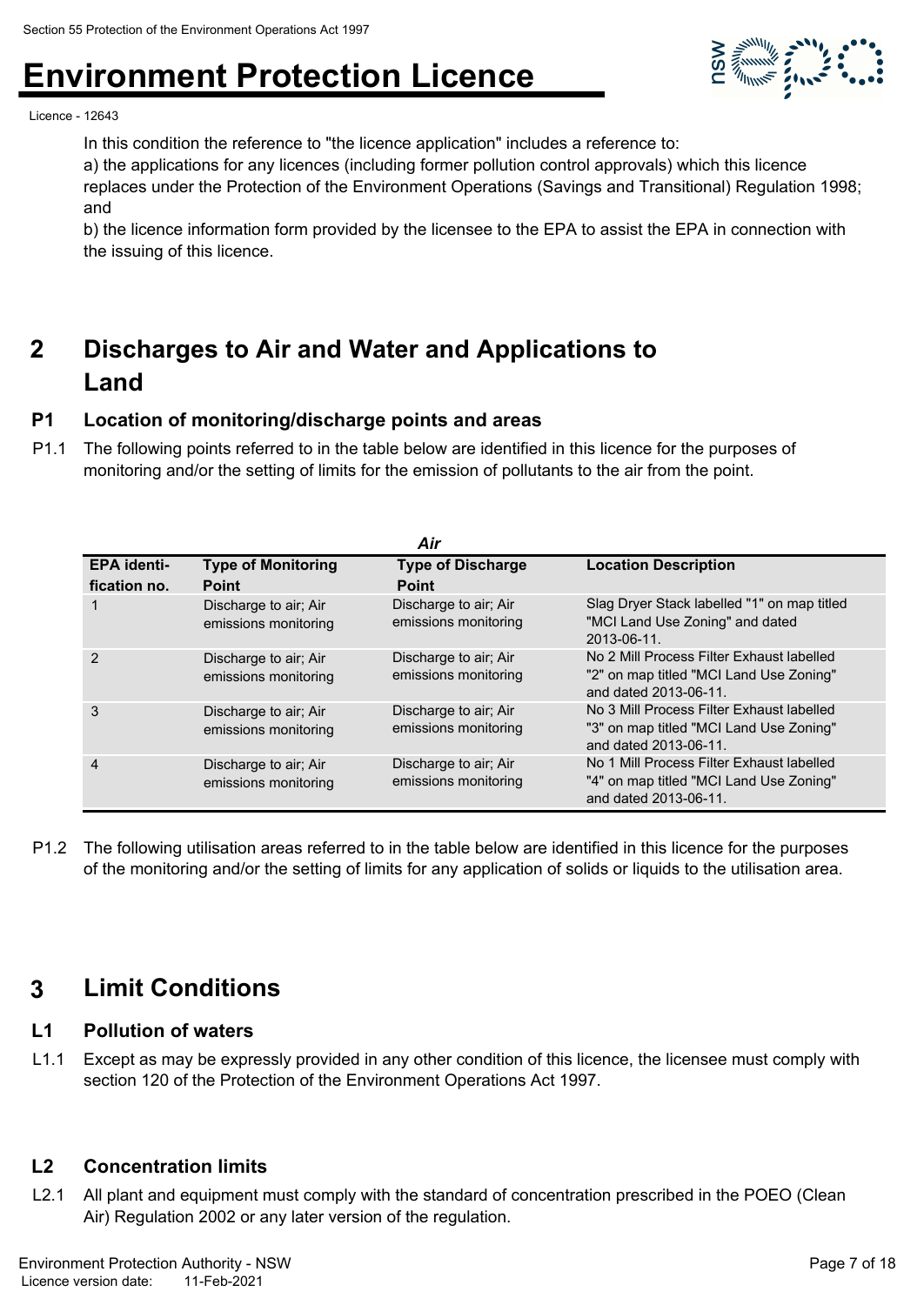

Licence - 12643

- L2.2 For each monitoring/discharge point or utilisation area specified in the table\s below (by a point number), the concentration of a pollutant discharged at that point, or applied to that area, must not exceed the concentration limits specified for that pollutant in the table.
- L2.3 Air Concentration Limits

#### **POINT 1,2,3,4**

| <b>Pollutant</b>                                   | Units of measure              | 100 percentile<br>concentration limit | <b>Reference</b><br>conditions | Oxygen<br>correction | <b>Averaging</b><br>period |
|----------------------------------------------------|-------------------------------|---------------------------------------|--------------------------------|----------------------|----------------------------|
| Solid<br>Particles                                 | milligrams per cubic<br>metre | -20                                   | Dry, 273 K,<br>101.3 kPa       |                      | 1 hour block               |
| Type 1 and<br>Type 2<br>substances in<br>aggregate | milligrams per cubic<br>metre |                                       | Dry, 273 K,<br>101.3 kPa       |                      | 1 hour block               |

#### **POINT 1**

| <b>Pollutant</b>   | Units of measure              | 100 percentile<br>concentration limit | <b>Reference</b><br>conditions | Oxygen<br>correction | Averaging<br>period |
|--------------------|-------------------------------|---------------------------------------|--------------------------------|----------------------|---------------------|
| Nitrogen<br>Oxides | milligrams per cubic<br>metre | 120                                   | Dry, 273 K,<br>101.3 kPa       | 15%                  | 1 hour block        |

#### **L3 Potentially offensive odour**

- L3.1 The licensee must not cause or permit the emission of offensive odour beyond the boundary of the premises.
- Note: Section 129 of the Protection of the Environment Operations Act 1997, provides that the licensee must not cause or permit the emission of any offensive odour from the premises but provides a defence if the emission is identified in the relevant environment protection licence as a potentially offensive odour and the odour was emitted in accordance with the conditions of a licence directed at minimising odour.

### **4 Operating Conditions**

#### **O1 Activities must be carried out in a competent manner**

- O1.1 Licensed activities must be carried out in a competent manner.
	- This includes:

a) the processing, handling, movement and storage of materials and substances used to carry out the activity; and

b) the treatment, storage, processing, reprocessing, transport and disposal of waste generated by the activity.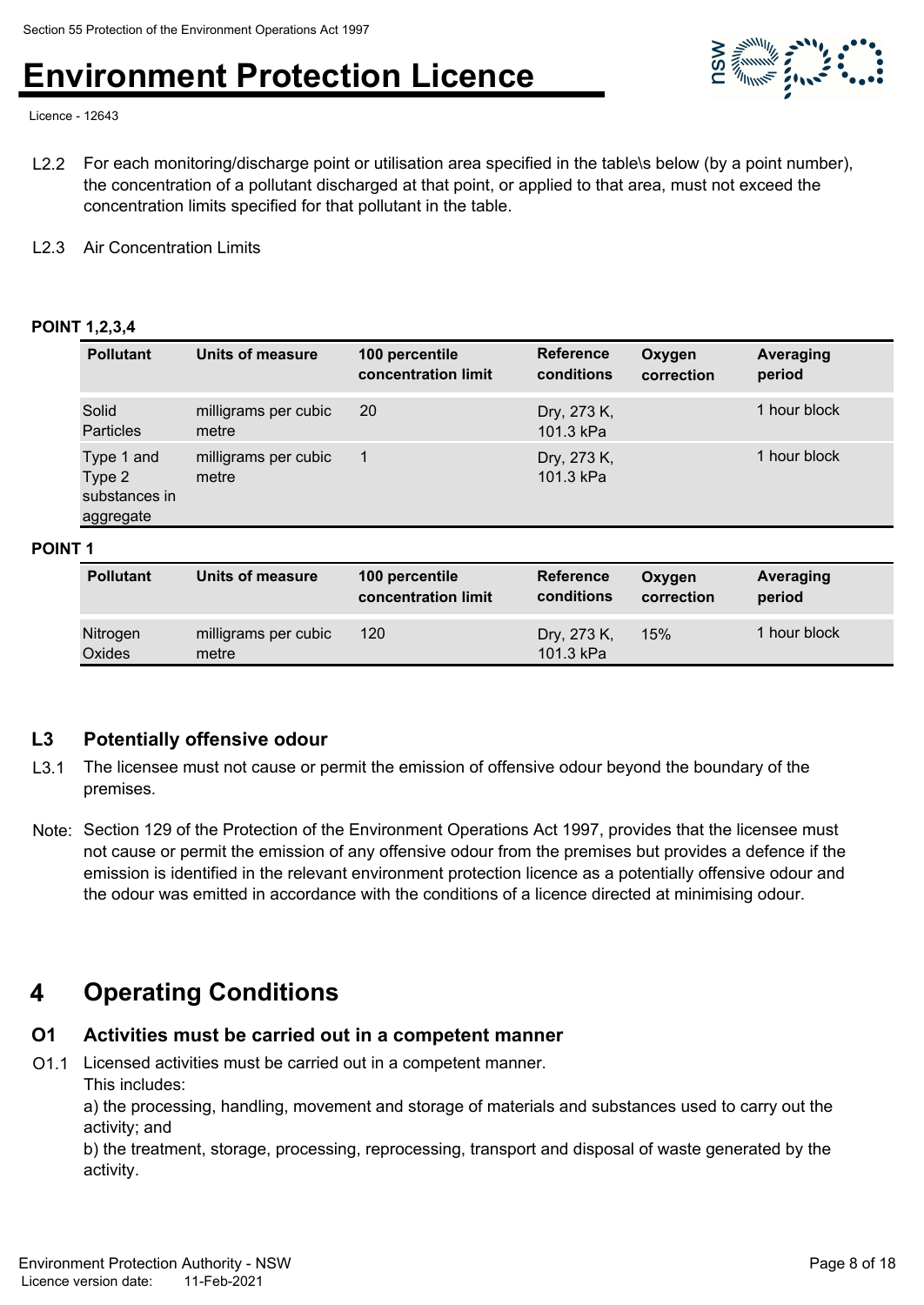

Licence - 12643

#### **O2 Maintenance of plant and equipment**

O2.1 All plant and equipment installed at the premises or used in connection with the licensed activity: a) must be maintained in a proper and efficient condition; and b) must be operated in a proper and efficient manner.

#### **O3 Dust**

- O3.1 The premises must be maintained in a condition which minimises or prevents the emission of dust from the premises.
- O3.2 There must be no visible dust emissions from the roof, walls, or doors of the Fertiliser Warehouse Building or Clinker Bulk Storage shed.
- O3.3 All entrances and exits (including driveways and access roadways) to the Fertiliser Warehouse and the Clinker Bulk Storage Building which handle heavy vehicles delivering raw materials must: i. be a sealed surface in good repair, and;
	- ii. pass over a shaker grid on entering and exiting the buildings.
- Note: The licensee has prepared a Vehicle Dragout Management Plan (EPA file DOC21/90986) to detail the management practices for the Fertiliser Warehouse Building and the Clinker Bulk Storage Shed
- O3.4 There must be no visible dust emissions from the blast furnace slag conveyor.

#### **O4 Waste management**

O4.1 The licensee must ensure that any liquid and/or non-liquid waste generated and/or stored at the premises is assessed and classified in accordance with the DECC Waste Classification Guidelines as in force from time to time.

### **5 Monitoring and Recording Conditions**

#### **M1 Monitoring records**

- M1.1 The results of any monitoring required to be conducted by this licence or a load calculation protocol must be recorded and retained as set out in this condition.
- M1.2 All records required to be kept by this licence must be:
	- a) in a legible form, or in a form that can readily be reduced to a legible form;
	- b) kept for at least 4 years after the monitoring or event to which they relate took place; and
	- c) produced in a legible form to any authorised officer of the EPA who asks to see them.
- M1.3 The following records must be kept in respect of any samples required to be collected for the purposes of this licence:
	- a) the date(s) on which the sample was taken;
	- b) the time(s) at which the sample was collected;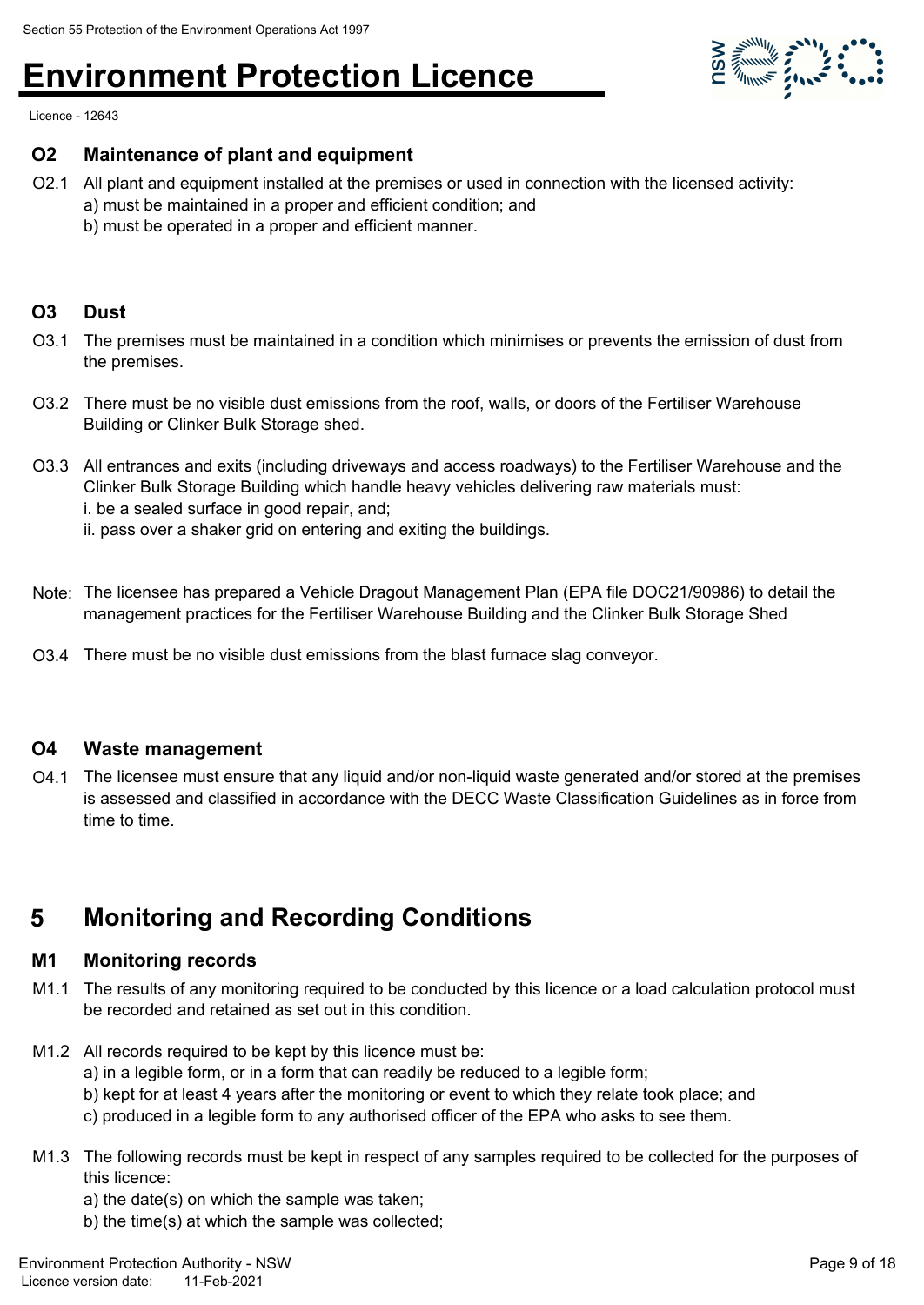Licence - 12643

- c) the point at which the sample was taken; and
- d) the name of the person who collected the sample.

#### **M2 Requirement to monitor concentration of pollutants discharged**

- M2.1 For each monitoring/discharge point or utilisation area specified below (by a point number), the licensee must monitor (by sampling and obtaining results by analysis) the concentration of each pollutant specified in Column 1. The licensee must use the sampling method, units of measure, and sample at the frequency, specified opposite in the other columns:
- M2.2 Air Monitoring Requirements

#### **POINT 1**

| <b>Pollutant</b> | Units of measure           | <b>Frequency</b> | <b>Sampling Method</b> |
|------------------|----------------------------|------------------|------------------------|
| Nitrogen Oxides  | milligrams per cubic metre | Yearly           | <b>TM-11</b>           |
| Oxygen (O2)      | percent                    | Yearly           | TM-25                  |

#### **POINT 1,2,3,4**

| <b>Pollutant</b>                                | Units of measure           | <b>Frequency</b> | <b>Sampling Method</b> |
|-------------------------------------------------|----------------------------|------------------|------------------------|
| Dry gas density                                 | kilograms per cubic metre  | Yearly           | <b>TM-23</b>           |
| Moisture                                        | percent                    | Yearly           | <b>TM-22</b>           |
| Temperature                                     | degrees Celsius            | Yearly           | $TM-2$                 |
| <b>Total Solid Particles</b>                    | milligrams per cubic metre | Yearly           | <b>TM-15</b>           |
| Type 1 and Type 2<br>substances in<br>aggregate | milligrams per cubic metre | Yearly           | TM-12, TM-13 & TM-14   |
| Velocity                                        | metres per second          | Yearly           | $TM-2$                 |
| Volumetric flowrate                             | cubic metres per second    | Yearly           | $TM-2$                 |

Note: EPA will consider any submission by the licensee on monitoring frequency which is based on sampling data from the above points.

#### **M3 Testing methods - concentration limits**

- Note: The *Protection of the Environment Operations (Clean Air) Regulation 2010* requires testing for certain purposes to be conducted in accordance with test methods contained in the publication "Approved Methods for the Sampling and Analysis of Air Pollutants in NSW".
- M3.1 Monitoring for the concentration of a pollutant emitted to the air required to be conducted by this licence must be done in accordance with:

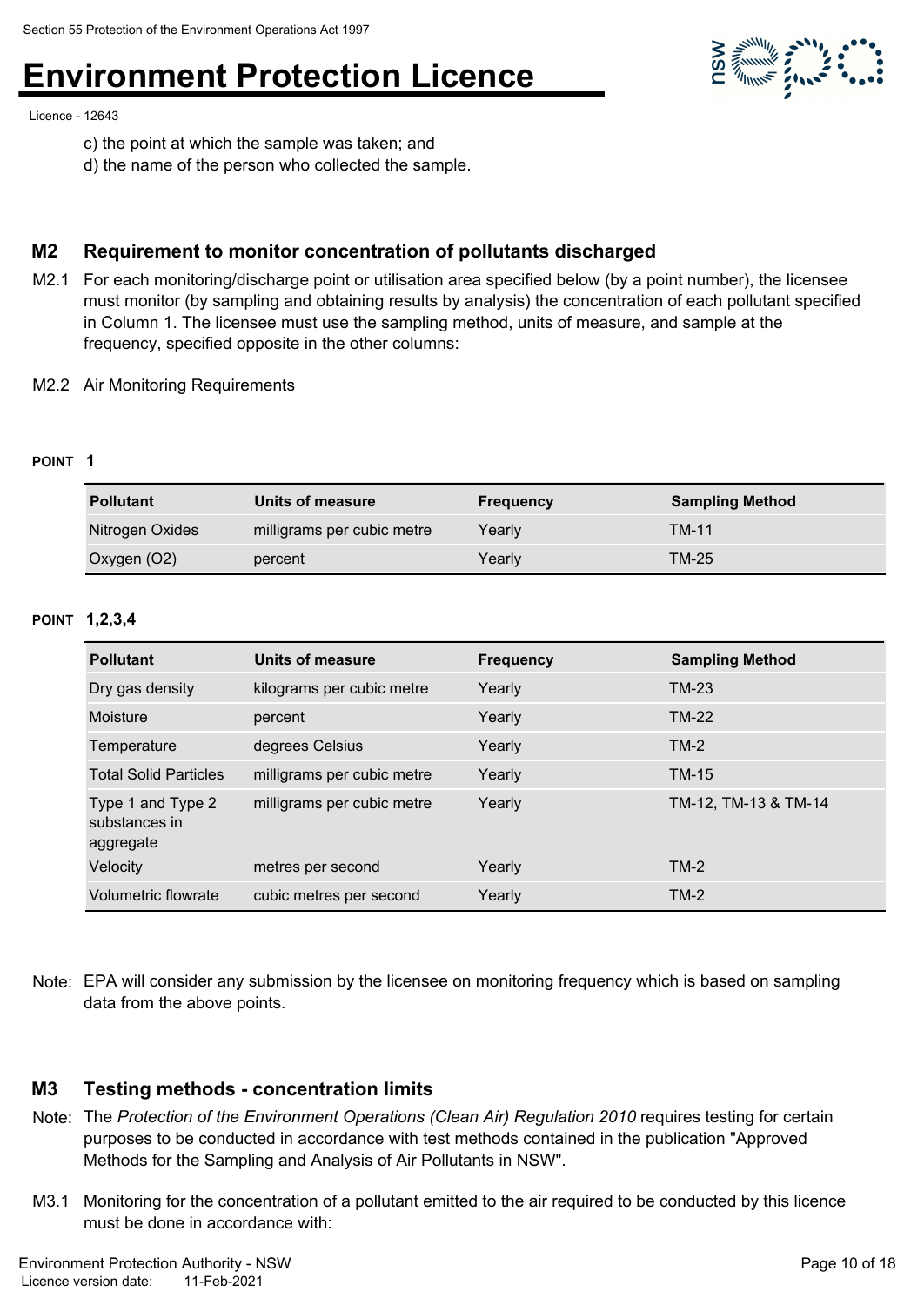

Licence - 12643

a) any methodology which is required by or under the Act to be used for the testing of the concentration of the pollutant; or

b) if no such requirement is imposed by or under the Act, any methodology which a condition of this licence requires to be used for that testing; or

c) if no such requirement is imposed by or under the Act or by a condition of this licence, any methodology approved in writing by the EPA for the purposes of that testing prior to the testing taking place.

#### **M4 Recording of pollution complaints**

- M4.1 The licensee must keep a legible record of all complaints made to the licensee or any employee or agent of the licensee in relation to pollution arising from any activity to which this licence applies.
- M4.2 The record must include details of the following:
	- a) the date and time of the complaint;
	- b) the method by which the complaint was made;

c) any personal details of the complainant which were provided by the complainant or, if no such details were provided, a note to that effect;

d) the nature of the complaint;

e) the action taken by the licensee in relation to the complaint, including any follow-up contact with the complainant; and

f) if no action was taken by the licensee, the reasons why no action was taken.

- M4.3 The record of a complaint must be kept for at least 4 years after the complaint was made.
- M4.4 The record must be produced to any authorised officer of the EPA who asks to see them.

#### **M5 Telephone complaints line**

- M5.1 The licensee must operate during its operating hours a telephone complaints line for the purpose of receiving any complaints from members of the public in relation to activities conducted at the premises or by the vehicle or mobile plant, unless otherwise specified in the licence.
- M5.2 The licensee must notify the public of the complaints line telephone number and the fact that it is a complaints line so that the impacted community knows how to make a complaint.
- M5.3 The preceding two conditions do not apply until 3 months after: the date of the issue of this licence.

### **6 Reporting Conditions**

#### **R1 Annual return documents**

- R1.1 The licensee must complete and supply to the EPA an Annual Return in the approved form comprising:
	- 1. a Statement of Compliance,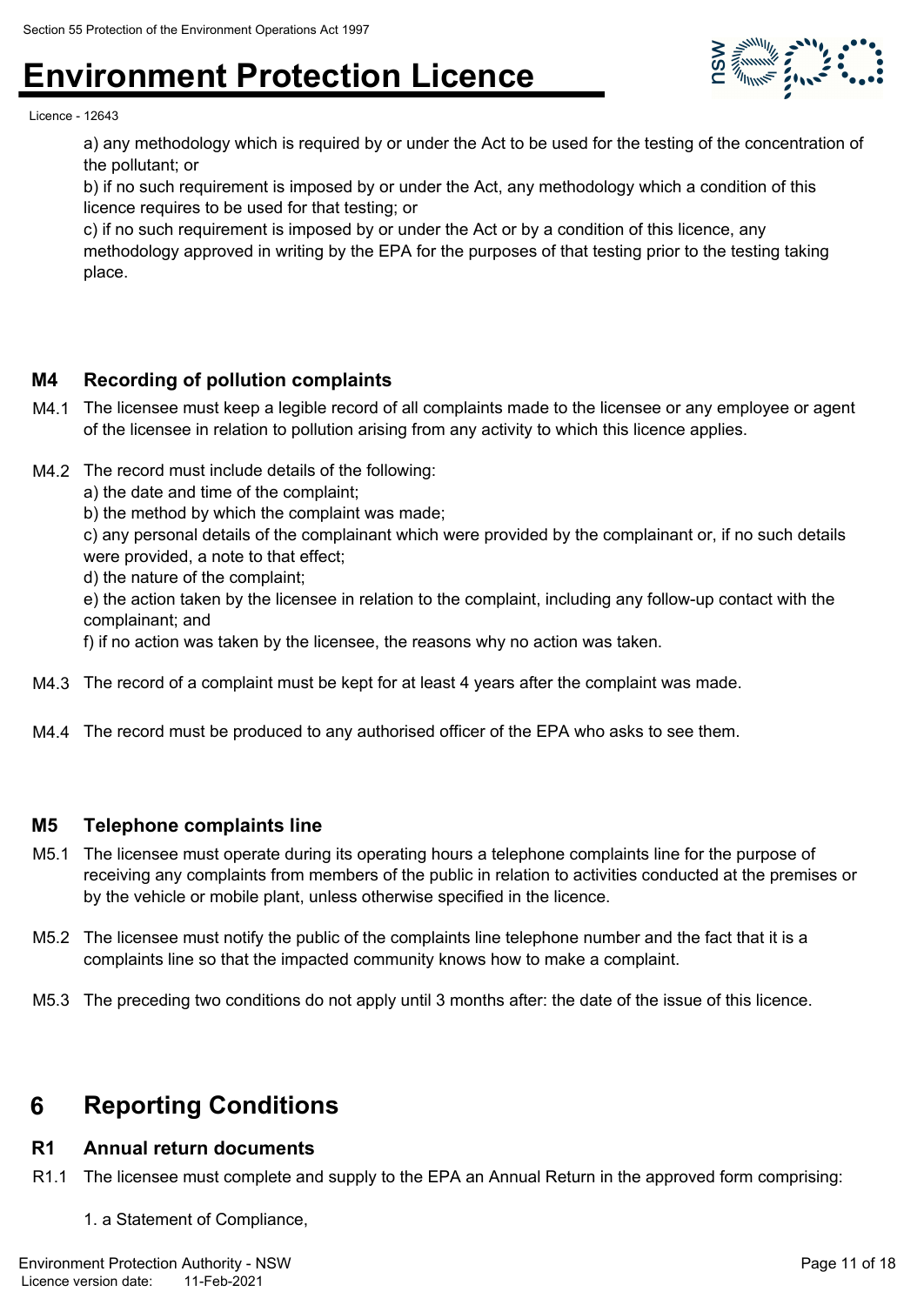

Licence - 12643

- 2. a Monitoring and Complaints Summary,
- 3. a Statement of Compliance Licence Conditions,
- 4. a Statement of Compliance Load based Fee,
- 5. a Statement of Compliance Requirement to Prepare Pollution Incident Response Management Plan,
- 6. a Statement of Compliance Requirement to Publish Pollution Monitoring Data; and
- 7. a Statement of Compliance Environmental Management Systems and Practices.

At the end of each reporting period, the EPA will provide to the licensee notification that the Annual Return is due.

- R1.2 An Annual Return must be prepared in respect of each reporting period, except as provided below.
- Note: The term "reporting period" is defined in the dictionary at the end of this licence. Do not complete the Annual Return until after the end of the reporting period.
- R1.3 Where this licence is transferred from the licensee to a new licensee: a) the transferring licensee must prepare an Annual Return for the period commencing on the first day of the reporting period and ending on the date the application for the transfer of the licence to the new licensee is granted; and

b) the new licensee must prepare an Annual Return for the period commencing on the date the application for the transfer of the licence is granted and ending on the last day of the reporting period.

- Note: An application to transfer a licence must be made in the approved form for this purpose.
- R1.4 Where this licence is surrendered by the licensee or revoked by the EPA or Minister, the licensee must prepare an Annual Return in respect of the period commencing on the first day of the reporting period and ending on:

a) in relation to the surrender of a licence - the date when notice in writing of approval of the surrender is given; or

b) in relation to the revocation of the licence - the date from which notice revoking the licence operates.

- R1.5 The Annual Return for the reporting period must be supplied to the EPA via eConnect *EPA* or by registered post not later than 60 days after the end of each reporting period or in the case of a transferring licence not later than 60 days after the date the transfer was granted (the 'due date').
- R1.6 The licensee must retain a copy of the Annual Return supplied to the EPA for a period of at least 4 years after the Annual Return was due to be supplied to the EPA.
- R1.7 Within the Annual Return, the Statements of Compliance must be certified and the Monitoring and Complaints Summary must be signed by: a) the licence holder; or
	- b) by a person approved in writing by the EPA to sign on behalf of the licence holder.

#### **R2 Notification of environmental harm**

Note: The licensee or its employees must notify all relevant authorities of incidents causing or threatening material harm to the environment immediately after the person becomes aware of the incident in accordance with the requirements of Part 5.7 of the Act.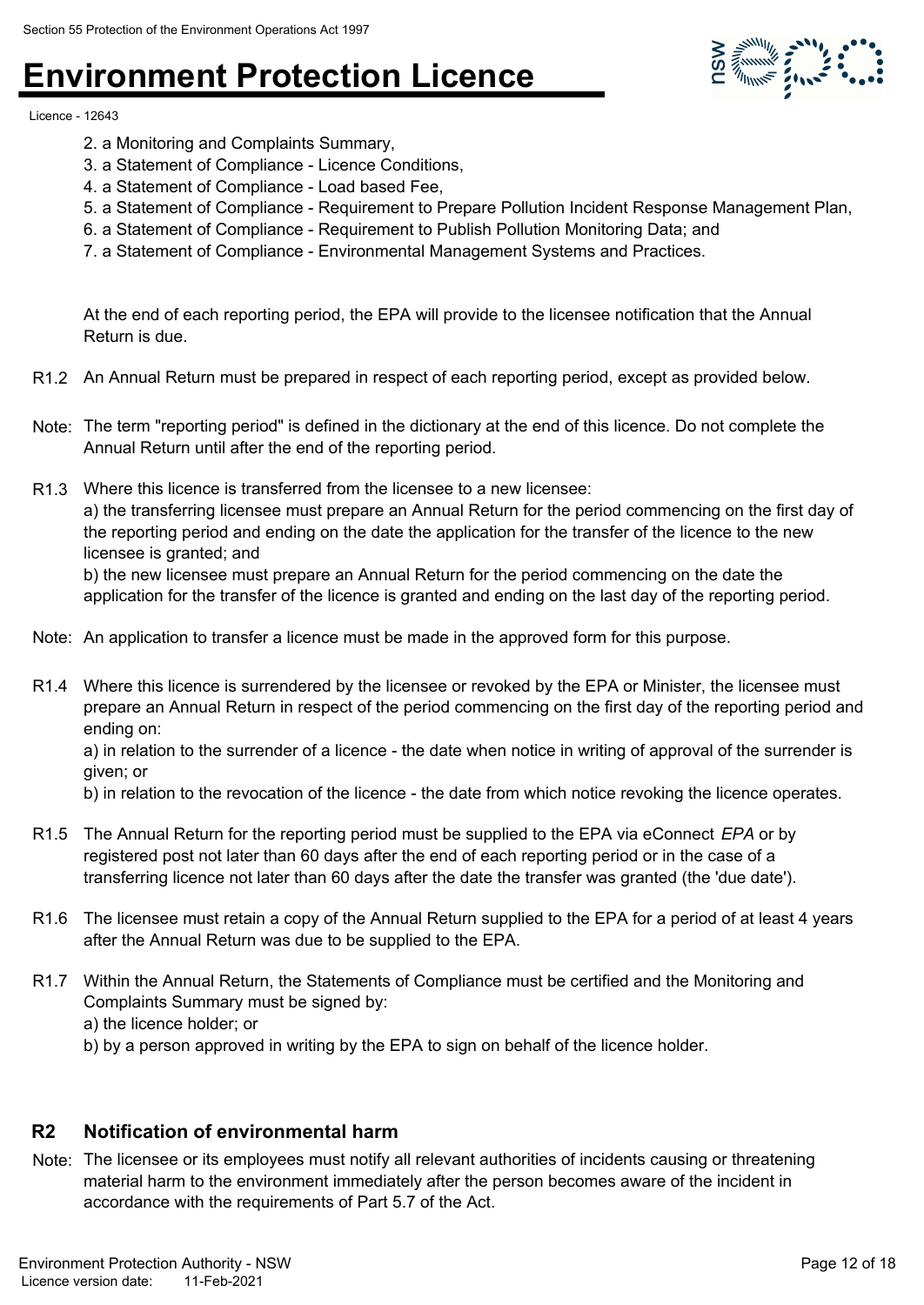

Licence - 12643

- R2.1 Notifications must be made by telephoning the Environment Line service on 131 555.
- R2.2 The licensee must provide written details of the notification to the EPA within 7 days of the date on which the incident occurred.

#### **R3 Written report**

- R3.1 Where an authorised officer of the EPA suspects on reasonable grounds that:
	- a) where this licence applies to premises, an event has occurred at the premises; or

b) where this licence applies to vehicles or mobile plant, an event has occurred in connection with the carrying out of the activities authorised by this licence,

and the event has caused, is causing or is likely to cause material harm to the environment (whether the harm occurs on or off premises to which the licence applies), the authorised officer may request a written report of the event.

- R3.2 The licensee must make all reasonable inquiries in relation to the event and supply the report to the EPA within such time as may be specified in the request.
- R3.3 The request may require a report which includes any or all of the following information:
	- a) the cause, time and duration of the event;
	- b) the type, volume and concentration of every pollutant discharged as a result of the event;

c) the name, address and business hours telephone number of employees or agents of the licensee, or a specified class of them, who witnessed the event;

d) the name, address and business hours telephone number of every other person (of whom the licensee is aware) who witnessed the event, unless the licensee has been unable to obtain that information after making reasonable effort;

e) action taken by the licensee in relation to the event, including any follow-up contact with any complainants;

f) details of any measure taken or proposed to be taken to prevent or mitigate against a recurrence of such an event; and

g) any other relevant matters.

R3.4 The EPA may make a written request for further details in relation to any of the above matters if it is not satisfied with the report provided by the licensee. The licensee must provide such further details to the EPA within the time specified in the request.

### **7 General Conditions**

#### **G1 Copy of licence kept at the premises or plant**

- G1.1 A copy of this licence must be kept at the premises to which the licence applies.
- G1.2 The licence must be produced to any authorised officer of the EPA who asks to see it.
- G1.3 The licence must be available for inspection by any employee or agent of the licensee working at the premises.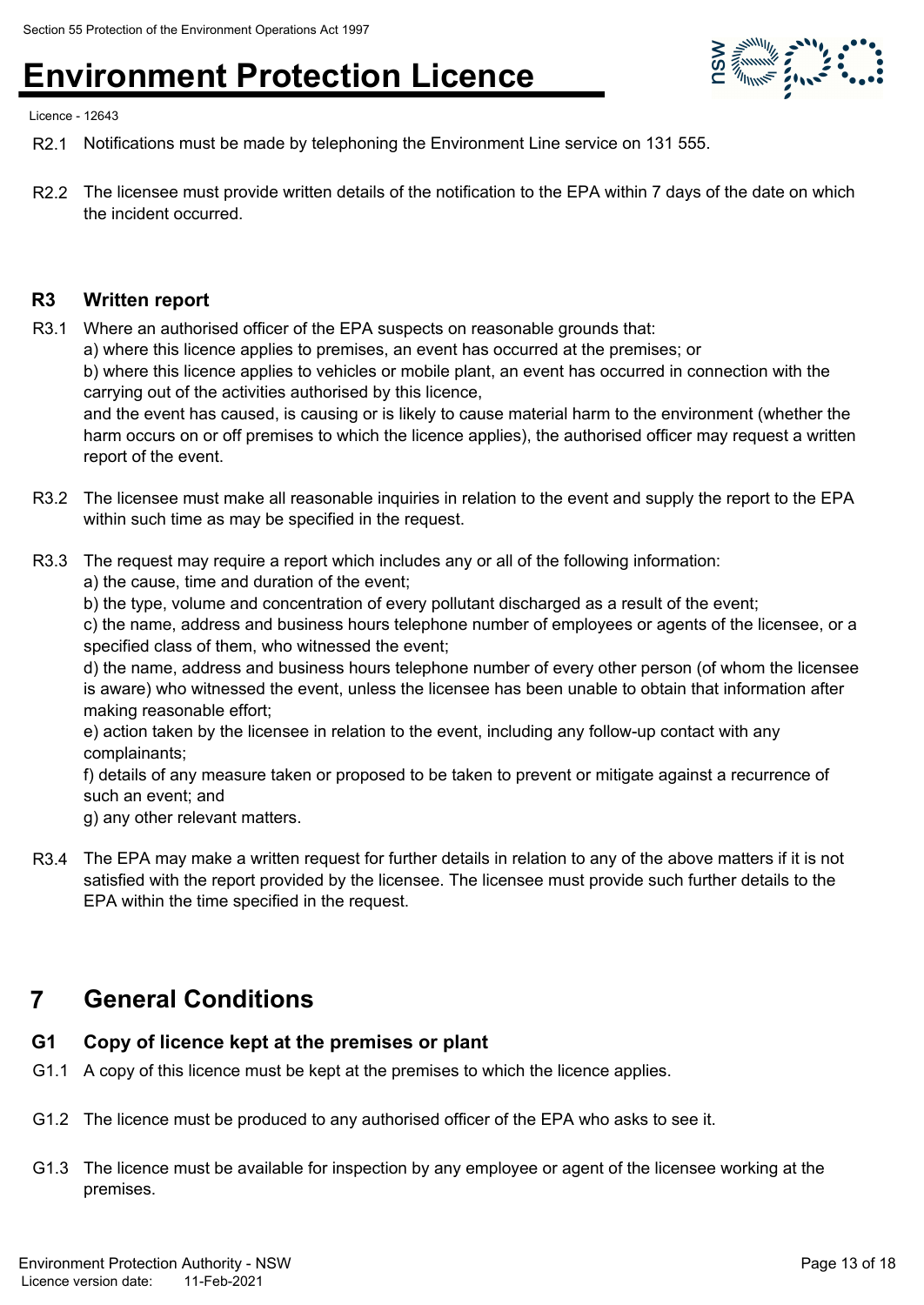

Licence - 12643

### **8 Special Conditions**

#### **E1 Completed Special Conditions**

E1.1

| <b>Condition</b>                                            | <b>Completed</b> |
|-------------------------------------------------------------|------------------|
|                                                             |                  |
| Vehicle dragout management plan (DOC14/141981)              | August 2014      |
| Independent Environmental Audit (DOC16/62227)               | May 2016         |
| Air Quality Verification Report (DOC16/62227)               | August 2016      |
| Slag Handling Materials Transfer Upgrade<br>(DOC15/367864)  | February 2017    |
| Noise Verification Program (DA-2015/1044)<br>(DOC17/301174) | May 2017         |
| Dragout Feasibility Assessment (DOC18/766394)               | March 2019       |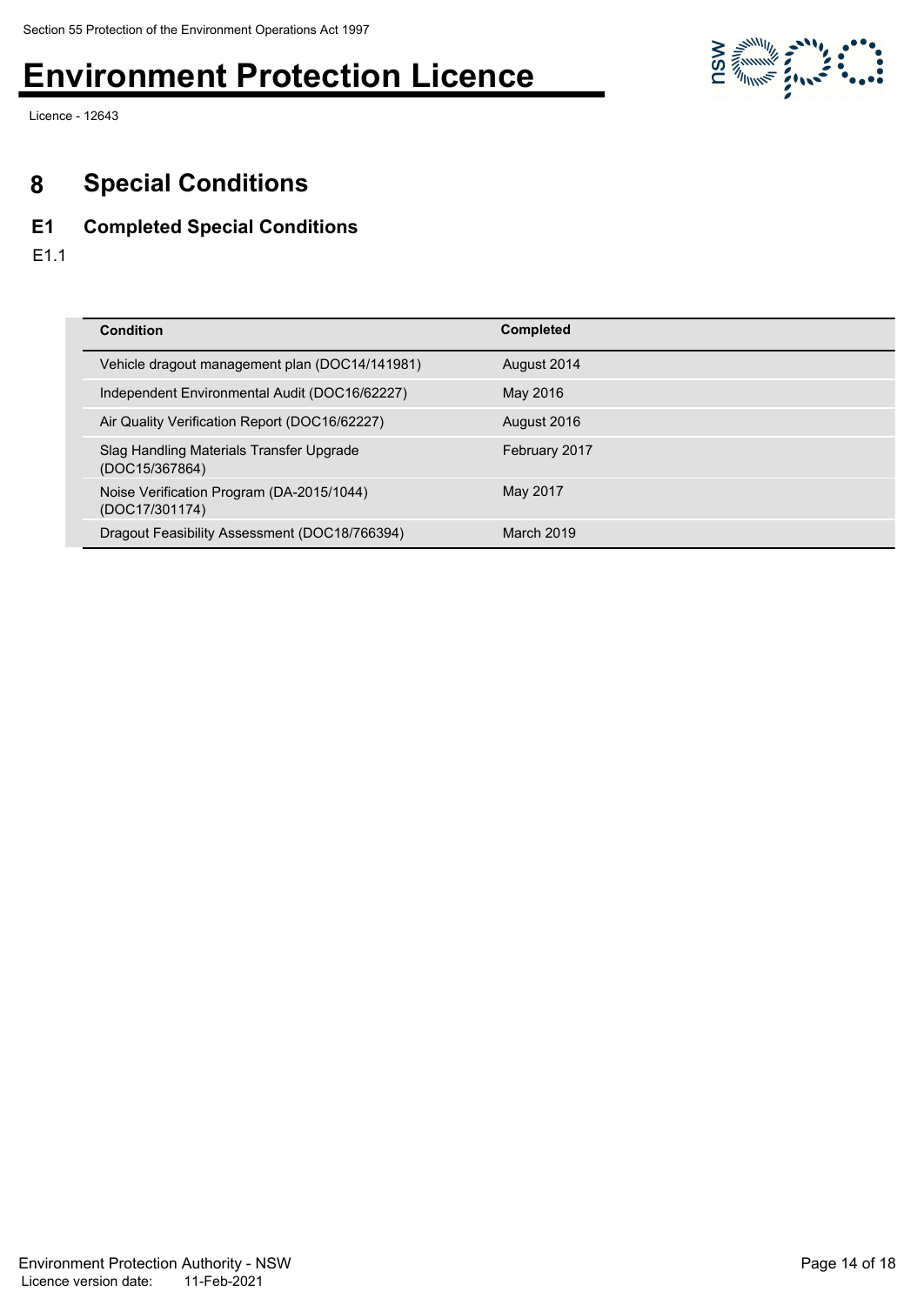Licence - 12643

# 

### **Dictionary**

#### General Dictionary

| <b>3DGM</b> [in relation<br>to a concentration<br>limit] | Means the three day geometric mean, which is calculated by multiplying the results of the analysis of<br>three samples collected on consecutive days and then taking the cubed root of that amount. Where one<br>or more of the samples is zero or below the detection limit for the analysis, then 1 or the detection limit<br>respectively should be used in place of those samples |
|----------------------------------------------------------|---------------------------------------------------------------------------------------------------------------------------------------------------------------------------------------------------------------------------------------------------------------------------------------------------------------------------------------------------------------------------------------|
| Act                                                      | Means the Protection of the Environment Operations Act 1997                                                                                                                                                                                                                                                                                                                           |
| activity                                                 | Means a scheduled or non-scheduled activity within the meaning of the Protection of the Environment<br>Operations Act 1997                                                                                                                                                                                                                                                            |
| actual load                                              | Has the same meaning as in the Protection of the Environment Operations (General) Regulation 2009                                                                                                                                                                                                                                                                                     |
| АM                                                       | Together with a number, means an ambient air monitoring method of that number prescribed by the<br>Approved Methods for the Sampling and Analysis of Air Pollutants in New South Wales.                                                                                                                                                                                               |
| AMG                                                      | Australian Map Grid                                                                                                                                                                                                                                                                                                                                                                   |
| anniversary date                                         | The anniversary date is the anniversary each year of the date of issue of the licence. In the case of a<br>licence continued in force by the Protection of the Environment Operations Act 1997, the date of issue of<br>the licence is the first anniversary of the date of issue or last renewal of the licence following the<br>commencement of the Act.                            |
| annual return                                            | Is defined in R1.1                                                                                                                                                                                                                                                                                                                                                                    |
| <b>Approved Methods</b><br><b>Publication</b>            | Has the same meaning as in the Protection of the Environment Operations (General) Regulation 2009                                                                                                                                                                                                                                                                                     |
| assessable<br>pollutants                                 | Has the same meaning as in the Protection of the Environment Operations (General) Regulation 2009                                                                                                                                                                                                                                                                                     |
| <b>BOD</b>                                               | Means biochemical oxygen demand                                                                                                                                                                                                                                                                                                                                                       |
| <b>CEM</b>                                               | Together with a number, means a continuous emission monitoring method of that number prescribed by<br>the Approved Methods for the Sampling and Analysis of Air Pollutants in New South Wales.                                                                                                                                                                                        |
| COD                                                      | Means chemical oxygen demand                                                                                                                                                                                                                                                                                                                                                          |
| composite sample                                         | Unless otherwise specifically approved in writing by the EPA, a sample consisting of 24 individual samples<br>collected at hourly intervals and each having an equivalent volume.                                                                                                                                                                                                     |
| cond.                                                    | Means conductivity                                                                                                                                                                                                                                                                                                                                                                    |
| environment                                              | Has the same meaning as in the Protection of the Environment Operations Act 1997                                                                                                                                                                                                                                                                                                      |
| environment<br>protection<br>legislation                 | Has the same meaning as in the Protection of the Environment Administration Act 1991                                                                                                                                                                                                                                                                                                  |
| <b>EPA</b>                                               | Means Environment Protection Authority of New South Wales.                                                                                                                                                                                                                                                                                                                            |
| fee-based activity<br>classification                     | Means the numbered short descriptions in Schedule 1 of the Protection of the Environment Operations<br>(General) Regulation 2009.                                                                                                                                                                                                                                                     |
| general solid waste<br>(non-putrescible)                 | Has the same meaning as in Part 3 of Schedule 1 of the Protection of the Environment Operations Act<br>1997                                                                                                                                                                                                                                                                           |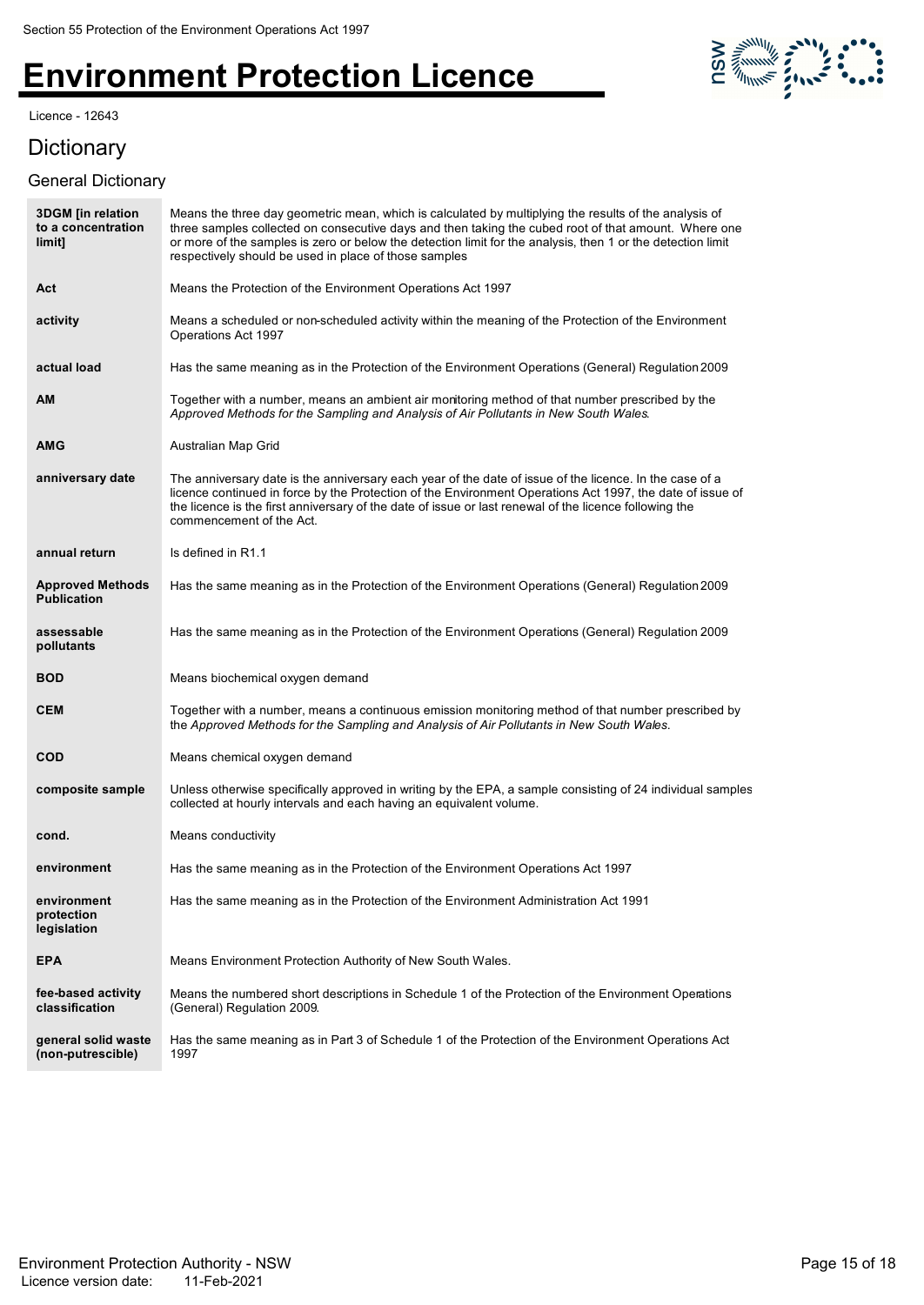

Licence - 12643

| flow weighted<br>composite sample                                      | Means a sample whose composites are sized in proportion to the flow at each composites time of<br>collection.                                                                                                                                                                                                                                                                                                                     |
|------------------------------------------------------------------------|-----------------------------------------------------------------------------------------------------------------------------------------------------------------------------------------------------------------------------------------------------------------------------------------------------------------------------------------------------------------------------------------------------------------------------------|
| general solid waste<br>(putrescible)                                   | Has the same meaning as in Part 3 of Schedule 1 of the Protection of the Environmen t Operations Act<br>1997                                                                                                                                                                                                                                                                                                                      |
| grab sample                                                            | Means a single sample taken at a point at a single time                                                                                                                                                                                                                                                                                                                                                                           |
| hazardous waste                                                        | Has the same meaning as in Part 3 of Schedule 1 of the Protection of the Environment Operations Act<br>1997                                                                                                                                                                                                                                                                                                                       |
| licensee                                                               | Means the licence holder described at the front of this licence                                                                                                                                                                                                                                                                                                                                                                   |
| load calculation<br>protocol                                           | Has the same meaning as in the Protection of the Environment Operations (General) Regulation 2009                                                                                                                                                                                                                                                                                                                                 |
| local authority                                                        | Has the same meaning as in the Protection of the Environment Operations Act 1997                                                                                                                                                                                                                                                                                                                                                  |
| material harm                                                          | Has the same meaning as in section 147 Protection of the Environment Operations Act 1997                                                                                                                                                                                                                                                                                                                                          |
| <b>MBAS</b>                                                            | Means methylene blue active substances                                                                                                                                                                                                                                                                                                                                                                                            |
| <b>Minister</b>                                                        | Means the Minister administering the Protection of the Environment Operations Act 1997                                                                                                                                                                                                                                                                                                                                            |
| mobile plant                                                           | Has the same meaning as in Part 3 of Schedule 1 of the Protection of the Environment Operations Act<br>1997                                                                                                                                                                                                                                                                                                                       |
| motor vehicle                                                          | Has the same meaning as in the Protection of the Environment Operations Act 1997                                                                                                                                                                                                                                                                                                                                                  |
| 0&G                                                                    | Means oil and grease                                                                                                                                                                                                                                                                                                                                                                                                              |
| percentile [in<br>relation to a<br>concentration limit<br>of a sample] | Means that percentage [eg.50%] of the number of samples taken that must meet the concentration limit<br>specified in the licence for that pollutant over a specified period of time. In this licence, the specified period<br>of time is the Reporting Period unless otherwise stated in this licence.                                                                                                                            |
| plant                                                                  | Includes all plant within the meaning of the Protection of the Environment Operations Act 1997 as well as<br>motor vehicles.                                                                                                                                                                                                                                                                                                      |
| pollution of waters<br>[or water pollution]                            | Has the same meaning as in the Protection of the Environment Operations Act 1997                                                                                                                                                                                                                                                                                                                                                  |
| premises                                                               | Means the premises described in condition A2.1                                                                                                                                                                                                                                                                                                                                                                                    |
| public authority                                                       | Has the same meaning as in the Protection of the Environment Operations Act 1997                                                                                                                                                                                                                                                                                                                                                  |
| regional office                                                        | Means the relevant EPA office referred to in the Contacting the EPA document accompanying this licence                                                                                                                                                                                                                                                                                                                            |
| reporting period                                                       | For the purposes of this licence, the reporting period means the period of 12 months after the issue of the<br>licence, and each subsequent period of 12 months. In the case of a licence continued in force by the<br>Protection of the Environment Operations Act 1997, the date of issue of the licence is the first anniversary<br>of the date of issue or last renewal of the licence following the commencement of the Act. |
| restricted solid<br>waste                                              | Has the same meaning as in Part 3 of Schedule 1 of the Protection of the Environment Operations Act<br>1997                                                                                                                                                                                                                                                                                                                       |
| scheduled activity                                                     | Means an activity listed in Schedule 1 of the Protection of the Environment Operations Act 1997                                                                                                                                                                                                                                                                                                                                   |
| special waste                                                          | Has the same meaning as in Part 3 of Schedule 1 of the Protection of the Environment Operations Act<br>1997                                                                                                                                                                                                                                                                                                                       |
| TM                                                                     | Together with a number, means a test method of that number prescribed by the Approved Methods for the<br>Sampling and Analysis of Air Pollutants in New South Wales.                                                                                                                                                                                                                                                              |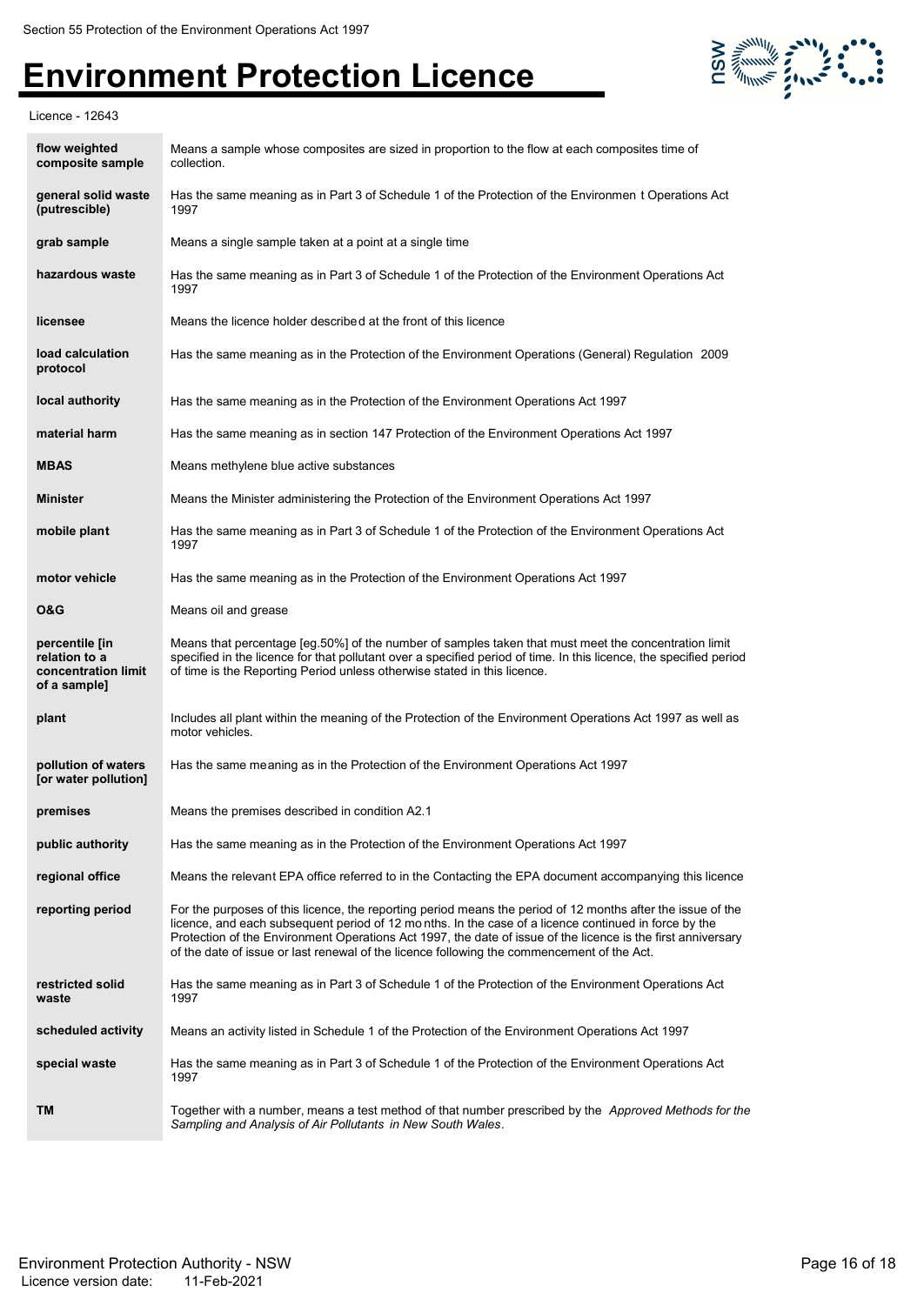

Licence - 12643

| <b>TSP</b>              | Means total suspended particles<br>Means total suspended solids                                                                                          |  |
|-------------------------|----------------------------------------------------------------------------------------------------------------------------------------------------------|--|
| <b>TSS</b>              |                                                                                                                                                          |  |
| <b>Type 1 substance</b> | Means the elements antimony, arsenic, cadmium, lead or mercury or any compound containing one or<br>more of those elements                               |  |
| <b>Type 2 substance</b> | Means the elements beryllium, chromium, cobalt, manganese, nickel, selenium, tin or vanadium or any<br>compound containing one or more of those elements |  |
| utilisation area        | Means any area shown as a utilisation area on a map submitted with the application for this licence                                                      |  |
| waste                   | Has the same meaning as in the Protection of the Environment Operations Act 1997                                                                         |  |
| waste type              | Means liquid, restricted solid waste, general solid waste (putrescible), general solid waste (non -<br>putrescible), special waste or hazardous waste    |  |

Mr William Dove

Environment Protection Authority

(By Delegation) Date of this edition: 12-March-2007